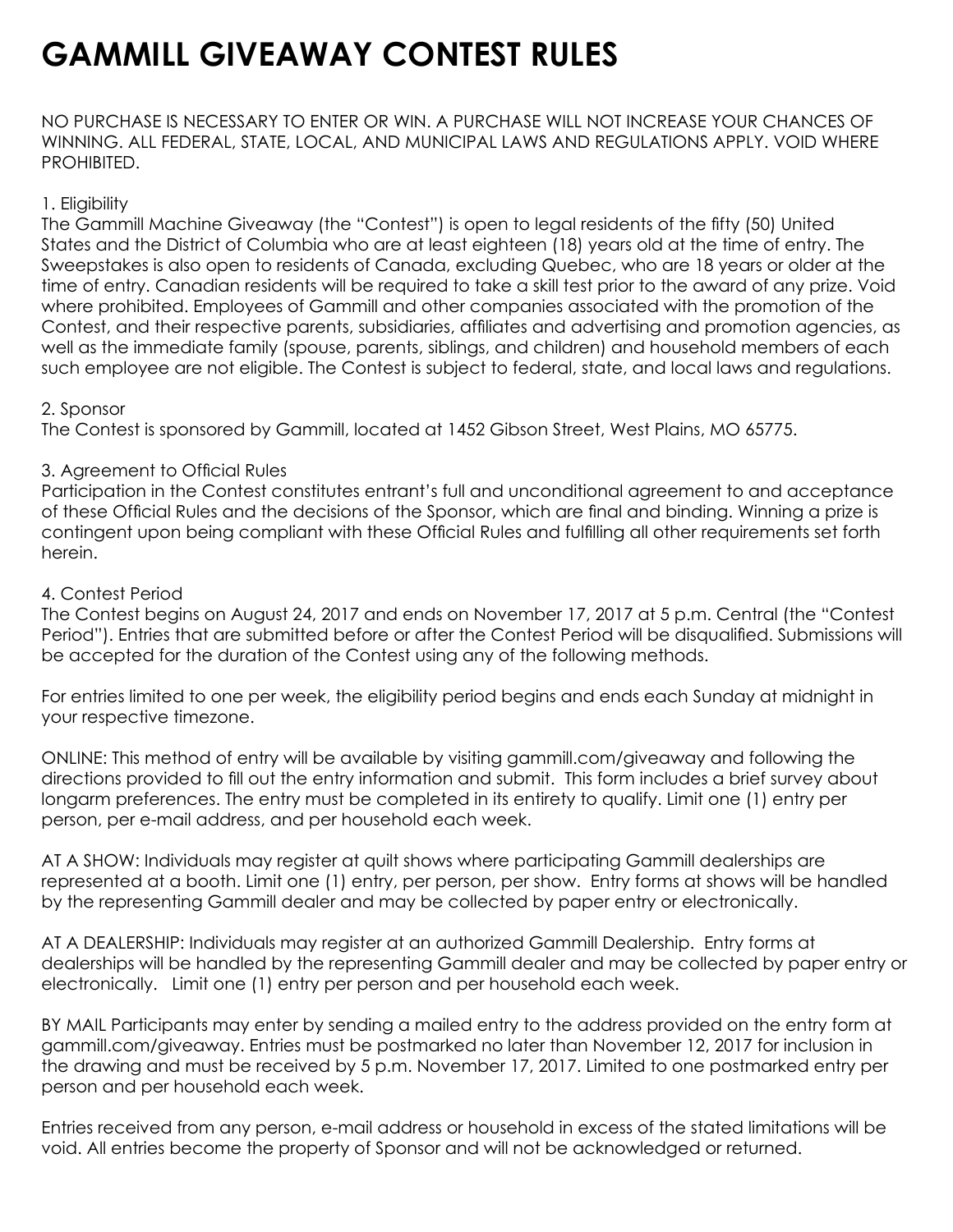## 6. Prize Drawing

On or about November 27, 2017, the Sponsor will select potential winners in a random drawing from among all eligible entries received. The odds of being selected depend on the number of entries received. The Sponsor will attempt to notify the potential winner via telephone or e-mail on or about November 27, 2017. If the potential winner cannot be contacted within five (5) days after the date of the first attempt to contact him/her, the Sponsor may select an alternate potential winner in his/her place at random from the remaining non-winning, eligible entries.

WINNERS LIST: For a list of major winners, mail a self addressed, stamped envelope to be received by November 17, 2017 to Gammill Winners List, 1452 Gibson Street, West Plains, MO 65775.

## 7. Winner Notification

The potential winners will be notified by e-mail or phone. Each potential Grand Prize winner (parent/ guardian if a minor in his/her state of residence) will be required to complete, electronically sign and submit a Declaration of Compliance within five (5) days of the date notice or attempted notice is sent, in order to claim his/her prize. If a potential winner cannot be contacted or fails to submit the Declaration of Compliance within the required time period (if applicable), a potential winner forfeits prize. If the potential winner is at least 18 but still considered a minor in his/her jurisdiction of residence, Sponsor reserves the right to award the prize in the name of his/her parent or legal guardian, who will be required to sign the Declaration of Compliance on the potential winners behalf and fulfill any other requirements imposed on winner set forth herein. Potential winners must continue to comply with all terms and conditions of these Official Rules, and winning is contingent upon fulfilling all requirements. In the event that a potential winner is disqualified for any reason, Sponsor will award the applicable prize to an alternate winner by random drawing from among all remaining eligible entries. Only three (3) alternates drawings will be held, after which the prize will remain un-awarded. Potential winner must take delivery of the prize within 90 days of notification or attempted notification.

### 8. Prizes

The grand prize is a Vision 2.0 26-10 by Gammill. Should the potential prize winner already be in possession of a Gammill machine, they may chose to instead receive a Gammill Statler Retrofit, a value of \$14,999 The ability of a machine to be upgraded is not guaranteed and will be assessed by Gammill or a Gammill representative.

A weekly prize of a Gammill bag and promotional items, a value of approximately \$25, will be given away each Friday during the contest period. The potential winner of this prize will be contacted via e-mail. Weekly prize winners are still eligible to win the grand prize.

Prizes are non-assignable or transferable. No exchange or substitution of prizes, except at the sole discretion of the sponsor. All taxes and expenses relating to the prizes are the winner's responsibility.

## 9. General Conditions

In the event that the operation, security, or administration of the Contest is impaired in any way for any reason, including, but not limited to fraud, virus, bug, worm, unauthorized human intervention or other technical problem, or in the event the Contest is unable to run as planned for any other reason, as determined by Sponsor in its sole discretion, the Sponsor may, in its sole discretion, (a) suspend the Contest to address the impairment and then resume the Contest in a manner that best conforms to the spirit of these Official Rules or (b) terminate the contest and, in the event of termination, award the prize at random from among the eligible, non-suspect entries received up to the time of the impairment. The Sponsor reserves the right in its sole discretion to disqualify any individual it finds to be tampering with the entry process or the operation of the Contest or to be acting in violation of these Official Rules or in an unsportsmanlike or disruptive manner. Any attempt by any person to damage the website or undermine the legitimate operation of the Contest may be a violation of criminal and civil law, and, should such